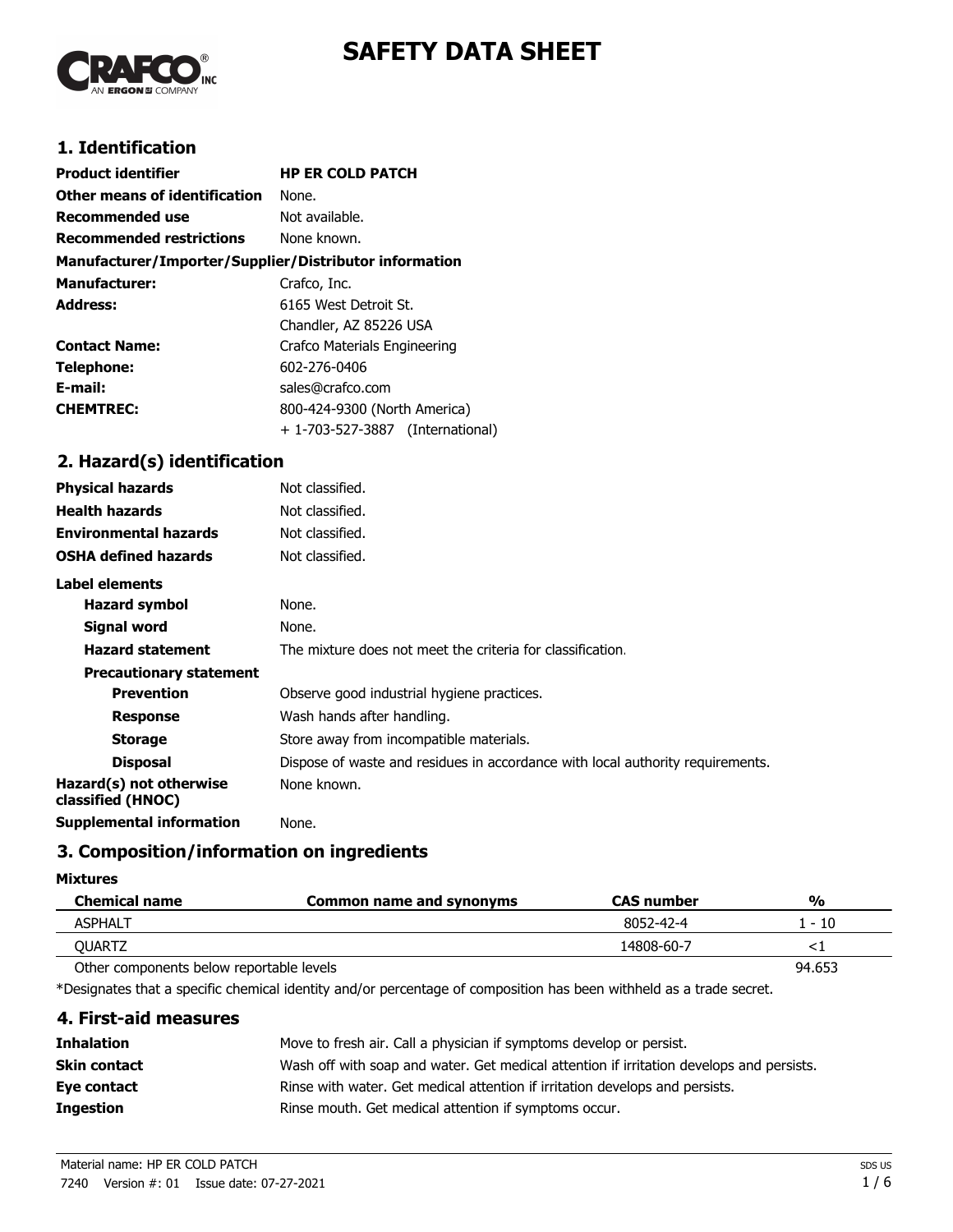| Most important<br>symptoms/effects, acute and<br>delayed                     | Direct contact with eyes may cause temporary irritation.                                                            |  |
|------------------------------------------------------------------------------|---------------------------------------------------------------------------------------------------------------------|--|
| Indication of immediate<br>medical attention and special<br>treatment needed | Treat symptomatically.                                                                                              |  |
| <b>General information</b>                                                   | Ensure that medical personnel are aware of the material(s) involved, and take precautions to<br>protect themselves. |  |

## **5. Fire-fighting measures**

| Suitable extinguishing media<br>Unsuitable extinguishing<br>media   | Water fog. Foam. Dry chemical powder. Carbon dioxide (CO2).<br>Do not use water jet as an extinguisher, as this will spread the fire. |
|---------------------------------------------------------------------|---------------------------------------------------------------------------------------------------------------------------------------|
| Specific hazards arising from<br>the chemical                       | During fire, gases hazardous to health may be formed.                                                                                 |
| Special protective equipment<br>and precautions for<br>firefighters | Self-contained breathing apparatus and full protective clothing must be worn in case of fire.                                         |
| <b>Fire fighting</b><br>equipment/instructions                      | Move containers from fire area if you can do so without risk.                                                                         |
| <b>Specific methods</b>                                             | Use standard firefighting procedures and consider the hazards of other involved materials.                                            |
| <b>General fire hazards</b>                                         | No unusual fire or explosion hazards noted.                                                                                           |

## **6. Accidental release measures**

| <b>Personal precautions,</b><br>protective equipment and<br>emergency procedures | Keep unnecessary personnel away. For personal protection, see section 8 of the SDS.                                                                                                                                                               |
|----------------------------------------------------------------------------------|---------------------------------------------------------------------------------------------------------------------------------------------------------------------------------------------------------------------------------------------------|
| <b>Methods and materials for</b><br>containment and cleaning up                  | Large Spills: Stop the flow of material, if this is without risk. Dike the spilled material, where this is<br>possible. Absorb in vermiculite, dry sand or earth and place into containers. Following product<br>recovery, flush area with water. |
|                                                                                  | Small Spills: Wipe up with absorbent material (e.g. cloth, fleece). Clean surface thoroughly to<br>remove residual contamination.                                                                                                                 |
| <b>Environmental precautions</b>                                                 | Never return spills to original containers for re-use. For waste disposal, see section 13 of the SDS.<br>Avoid discharge into drains, water courses or onto the ground.                                                                           |
|                                                                                  |                                                                                                                                                                                                                                                   |

### **7. Handling and storage**

| <b>Precautions for safe handling</b> | Avoid prolonged exposure. Observe good industrial hygiene practices.                             |
|--------------------------------------|--------------------------------------------------------------------------------------------------|
| Conditions for safe storage,         | Store in tightly closed container. Store away from incompatible materials (see Section 10 of the |
| including any                        | SDS).                                                                                            |
| incompatibilities                    |                                                                                                  |

## **8. Exposure controls/personal protection**

#### **Occupational exposure limits**

The following constituents are the only constituents of the product which have a PEL, TLV or other recommended exposure limit. At this time, the other constituents have no known exposure limits.

#### **US. OSHA Table Z-1 Limits for Air Contaminants (29 CFR 1910.1000)**

| <b>Components</b>                                          | <b>Type</b> | <b>Value</b>           | <b>Form</b>      |
|------------------------------------------------------------|-------------|------------------------|------------------|
| QUARTZ (CAS 14808-60-7)                                    | PEL         | $0.05 \,\mathrm{mg/m}$ | Respirable dust. |
| US. OSHA Table Z-3 (29 CFR 1910.1000)<br><b>Components</b> | <b>Type</b> | <b>Value</b>           | <b>Form</b>      |
| QUARTZ (CAS 14808-60-7)                                    | <b>TWA</b>  | $0.1 \text{ mg/m}$     | Respirable.      |
|                                                            |             | 2.4 mppcf              | Respirable.      |
| <b>US. ACGIH Threshold Limit Values</b>                    |             |                        |                  |
| <b>Components</b>                                          | <b>Type</b> | <b>Value</b>           | <b>Form</b>      |
| ASPHALT (CAS 8052-42-4)                                    | <b>TWA</b>  | $0.5 \text{ mg/m}$     | Inhalable fume.  |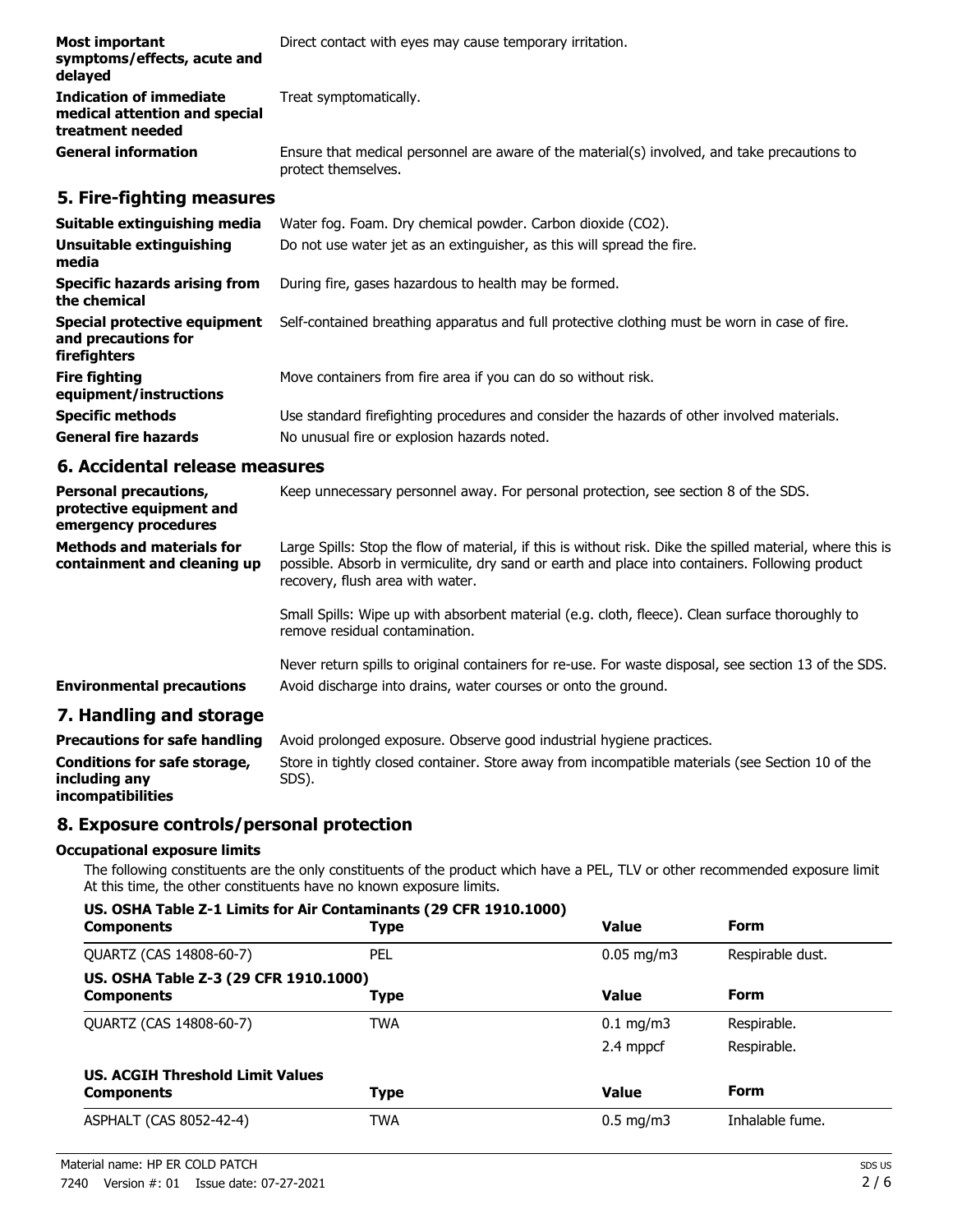| <b>US. ACGIH Threshold Limit Values</b>                          |                                                                                                                                                                                                                             |               |                      |
|------------------------------------------------------------------|-----------------------------------------------------------------------------------------------------------------------------------------------------------------------------------------------------------------------------|---------------|----------------------|
| <b>Components</b>                                                | <b>Type</b>                                                                                                                                                                                                                 | <b>Value</b>  | Form                 |
| QUARTZ (CAS 14808-60-7)                                          | <b>TWA</b>                                                                                                                                                                                                                  | $0.025$ mg/m3 | Respirable fraction. |
| US. NIOSH: Pocket Guide to Chemical Hazards<br><b>Components</b> | <b>Type</b>                                                                                                                                                                                                                 | <b>Value</b>  | <b>Form</b>          |
| ASPHALT (CAS 8052-42-4)                                          | Ceiling                                                                                                                                                                                                                     | 5 mg/m $3$    | Fume.                |
| QUARTZ (CAS 14808-60-7)                                          | <b>TWA</b>                                                                                                                                                                                                                  | $0.05$ mg/m3  | Respirable dust.     |
| <b>Biological limit values</b>                                   | No biological exposure limits noted for the ingredient(s).                                                                                                                                                                  |               |                      |
| <b>Appropriate engineering</b><br>controls                       | Provide adequate ventilation, including appropriate local extraction, to ensure that the defined<br>occupational exposure limit is not exceeded.                                                                            |               |                      |
|                                                                  | Individual protection measures, such as personal protective equipment                                                                                                                                                       |               |                      |
| Eye/face protection                                              | Wear safety glasses with side shields (or goggles).                                                                                                                                                                         |               |                      |
| <b>Skin protection</b><br><b>Hand protection</b>                 | Wear appropriate chemical resistant gloves.                                                                                                                                                                                 |               |                      |
| <b>Other</b>                                                     | Wear suitable protective clothing.                                                                                                                                                                                          |               |                      |
| <b>Respiratory protection</b>                                    | In case of insufficient ventilation, wear suitable respiratory equipment.                                                                                                                                                   |               |                      |
| <b>Thermal hazards</b>                                           | Wear appropriate thermal protective clothing, when necessary.                                                                                                                                                               |               |                      |
| <b>General hygiene</b><br>considerations                         | Always observe good personal hygiene measures, such as washing after handling the material and<br>before eating, drinking, and/or smoking. Routinely wash work clothing and protective equipment to<br>remove contaminants. |               |                      |

# **9. Physical and chemical properties**

| <b>Appearance</b>                                   |                                                   |  |
|-----------------------------------------------------|---------------------------------------------------|--|
| <b>Physical state</b>                               | Liquid.                                           |  |
| <b>Form</b>                                         | Liquid.                                           |  |
| Color                                               | Black.                                            |  |
| Odor                                                | Not available.                                    |  |
| <b>Odor threshold</b>                               | Not available.                                    |  |
| рH                                                  | Not available.                                    |  |
| <b>Melting point/freezing point</b>                 | Not available.                                    |  |
| Initial boiling point and<br>boiling range          | 212 °F (100 °C) estimated                         |  |
| <b>Flash point</b>                                  | $>$ 350.0 °F ( $>$ 176.7 °C) Cleveland Closed Cup |  |
| <b>Evaporation rate</b>                             | Not available.                                    |  |
| <b>Flammability (solid, gas)</b>                    | Not applicable.                                   |  |
| <b>Upper/lower flammability or explosive limits</b> |                                                   |  |
| <b>Flammability limit - lower</b><br>(%)            | Not available.                                    |  |
| <b>Flammability limit -</b><br>upper $(% )$         | Not available.                                    |  |
| <b>Explosive limit - lower</b><br>(%)               | Not available.                                    |  |
| <b>Explosive limit - upper</b><br>(9/6)             | Not available.                                    |  |
| Vapor pressure                                      | Not available.                                    |  |
| <b>Vapor density</b>                                | Not available.                                    |  |
| <b>Relative density</b>                             | Not available.                                    |  |
| Solubility(ies)                                     |                                                   |  |
| <b>Solubility (water)</b>                           | Not available.                                    |  |
| <b>Partition coefficient</b><br>(n-octanol/water)   | Not available.                                    |  |
| <b>Auto-ignition temperature</b>                    | Not available.                                    |  |
| Material name: HP ER COLD PATCH                     |                                                   |  |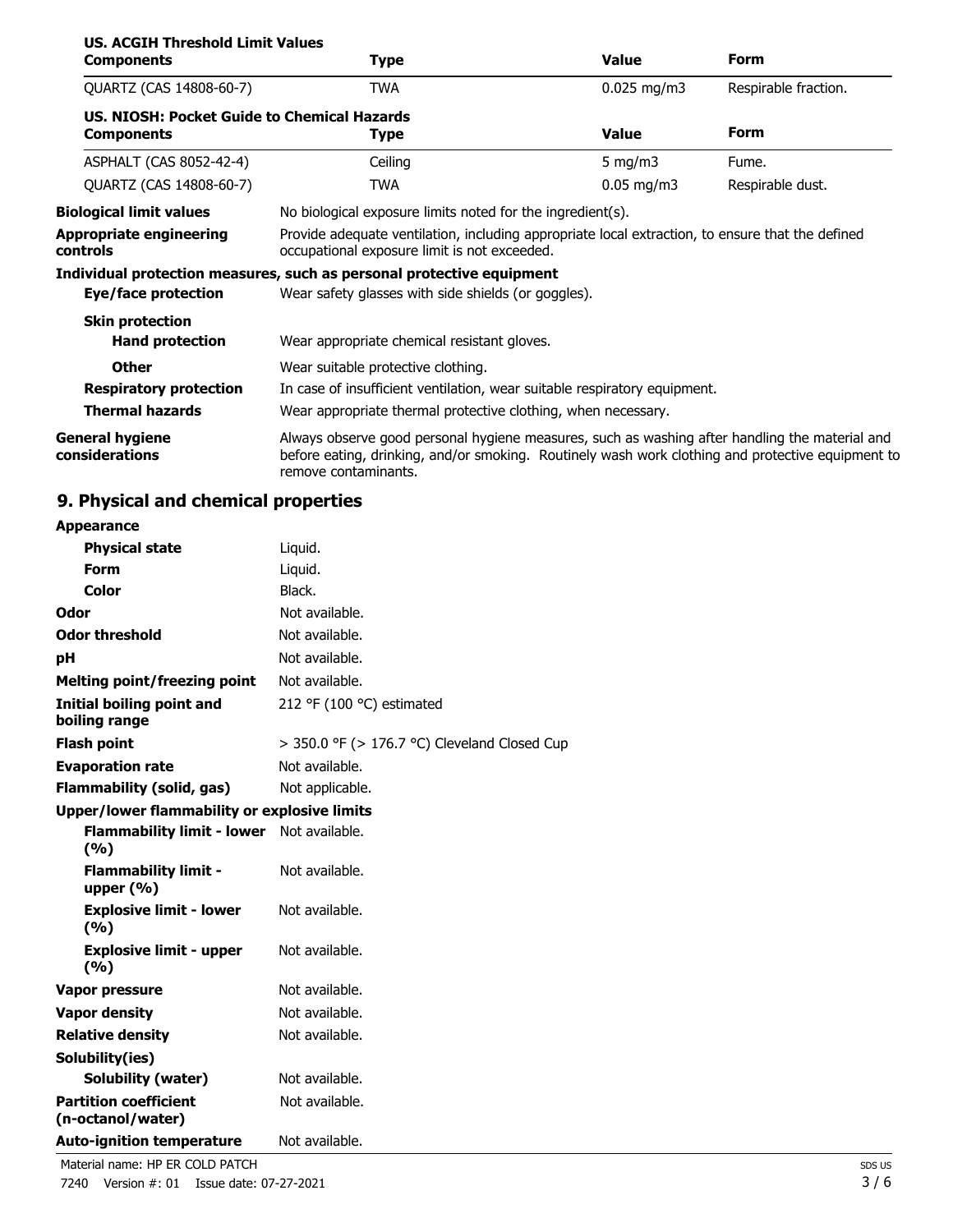| <b>Decomposition temperature</b> | Not available. |
|----------------------------------|----------------|
| <b>Viscosity</b>                 | Not available. |

## **10. Stability and reactivity**

| <b>Reactivity</b>                            | The product is stable and non-reactive under normal conditions of use, storage and transport                                                                             |
|----------------------------------------------|--------------------------------------------------------------------------------------------------------------------------------------------------------------------------|
| <b>Chemical stability</b>                    | Material is stable under normal conditions.                                                                                                                              |
| <b>Possibility of hazardous</b><br>reactions | Hazardous polymerization does not occur.                                                                                                                                 |
| <b>Conditions to avoid</b>                   | Keep away from heat, hot surfaces, sparks, open flames and other ignition sources. Avoid<br>temperatures exceeding the flash point. Contact with incompatible materials. |
| <b>Incompatible materials</b>                | Strong oxidizing agents.                                                                                                                                                 |
| <b>Hazardous decomposition</b><br>products   | No hazardous decomposition products are known.                                                                                                                           |

## **11. Toxicological information**

### **Information on likely routes of exposure**

| <b>Inhalation</b>                                                                  | Prolonged inhalation may be harmful.                                                                                                                                                                  |
|------------------------------------------------------------------------------------|-------------------------------------------------------------------------------------------------------------------------------------------------------------------------------------------------------|
| Skin contact                                                                       | No adverse effects due to skin contact are expected.                                                                                                                                                  |
| Eye contact                                                                        | Direct contact with eyes may cause temporary irritation.                                                                                                                                              |
| <b>Ingestion</b>                                                                   | Expected to be a low ingestion hazard.                                                                                                                                                                |
| Symptoms related to the<br>physical, chemical and<br>toxicological characteristics | Direct contact with eyes may cause temporary irritation.                                                                                                                                              |
| Information on toxicological effects                                               |                                                                                                                                                                                                       |
| <b>Acute toxicity</b>                                                              | Not available.                                                                                                                                                                                        |
| <b>Skin corrosion/irritation</b>                                                   | Prolonged skin contact may cause temporary irritation.                                                                                                                                                |
| Serious eye damage/eye<br>irritation                                               | Direct contact with eyes may cause temporary irritation.                                                                                                                                              |
| Respiratory or skin sensitization                                                  |                                                                                                                                                                                                       |
| <b>Respiratory sensitization</b>                                                   | Not a respiratory sensitizer.                                                                                                                                                                         |
| <b>Skin sensitization</b>                                                          | This product is not expected to cause skin sensitization.                                                                                                                                             |
| <b>Germ cell mutagenicity</b>                                                      | No data available to indicate product or any components present at greater than 0.1% are<br>mutagenic or genotoxic.                                                                                   |
| Carcinogenicity                                                                    | This product contains crystalline silica. Silica is a known carcinogen; however in this encapsulated<br>form the normal routes of exposure are unavailable.                                           |
|                                                                                    | <b>IARC Monographs. Overall Evaluation of Carcinogenicity</b>                                                                                                                                         |
| ASPHALT (CAS 8052-42-4)<br><b>OUARTZ (CAS 14808-60-7)</b>                          | 2B Possibly carcinogenic to humans.<br>1 Carcinogenic to humans.                                                                                                                                      |
| QUARTZ (CAS 14808-60-7)                                                            | OSHA Specifically Regulated Substances (29 CFR 1910.1001-1052)                                                                                                                                        |
|                                                                                    | Cancer<br>US. National Toxicology Program (NTP) Report on Carcinogens                                                                                                                                 |
| QUARTZ (CAS 14808-60-7)                                                            | Known To Be Human Carcinogen.                                                                                                                                                                         |
| <b>Reproductive toxicity</b>                                                       | This product is not expected to cause reproductive or developmental effects                                                                                                                           |
| <b>Specific target organ toxicity</b><br>- single exposure                         | Not classified.                                                                                                                                                                                       |
| <b>Specific target organ toxicity</b><br>- repeated exposure                       | Not classified.                                                                                                                                                                                       |
| <b>Aspiration hazard</b>                                                           | Not an aspiration hazard.                                                                                                                                                                             |
| <b>Chronic effects</b>                                                             | Prolonged inhalation may be harmful. Prolonged exposure may cause chronic effects                                                                                                                     |
| 12. Ecological information                                                         |                                                                                                                                                                                                       |
| <b>Ecotoxicity</b>                                                                 | The product is not classified as environmentally hazardous. However, this does not exclude the<br>possibility that large or frequent spills can have a harmful or damaging effect on the environment. |
| <b>Persistence and degradability</b>                                               | No data is available on the degradability of any ingredients in the mixture.                                                                                                                          |
| <b>Bioaccumulative potential</b>                                                   | No data available.                                                                                                                                                                                    |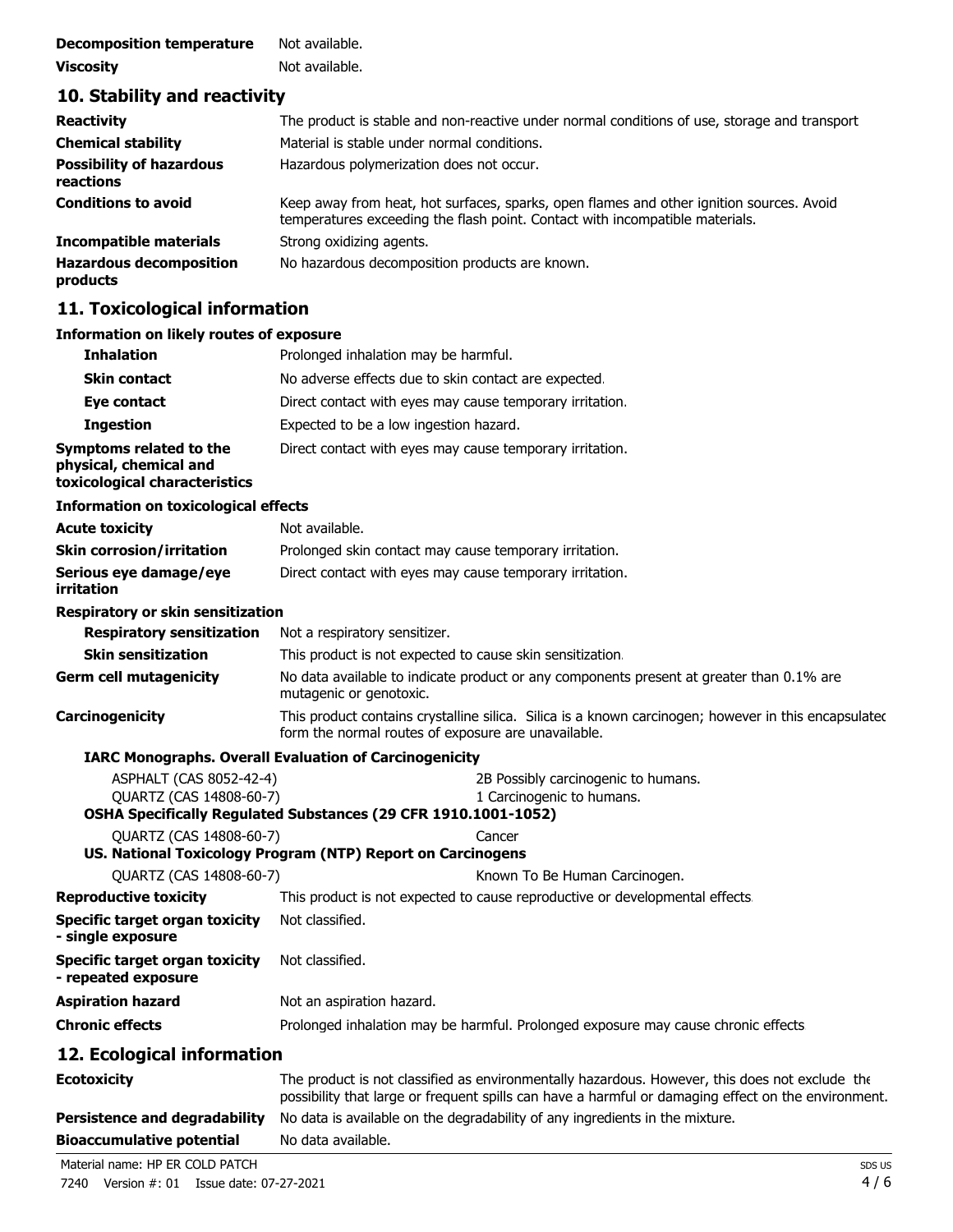| Mobility in soil      | No data available.                                                                                      |
|-----------------------|---------------------------------------------------------------------------------------------------------|
| Other adverse effects | The product contains volatile organic compounds which have a photochemical ozone creatior<br>potential. |

### **13. Disposal considerations**

| Collect and reclaim or dispose in sealed containers at licensed waste disposal site. Incinerate the<br>material under controlled conditions in an approved incinerator. Do not incinerate sealed<br>containers.        |
|------------------------------------------------------------------------------------------------------------------------------------------------------------------------------------------------------------------------|
| Dispose in accordance with all applicable regulations.                                                                                                                                                                 |
| The waste code should be assigned in discussion between the user, the producer and the waste<br>disposal company.                                                                                                      |
| Dispose of in accordance with local regulations. Empty containers or liners may retain some product<br>residues. This material and its container must be disposed of in a safe manner (see: Disposal<br>instructions). |
| Since emptied containers may retain product residue, follow label warnings even after container is<br>emptied. Empty containers should be taken to an approved waste handling site for recycling or<br>disposal.       |
|                                                                                                                                                                                                                        |

## **14. Transport information**

#### **DOT**

Not regulated as dangerous goods.

#### **IATA**

Not regulated as dangerous goods.

#### **IMDG**

Not regulated as dangerous goods.

#### **Transport in bulk according to** Not established. **Annex II of MARPOL 73/78 and the IBC Code**

### **15. Regulatory information**

**US federal regulations**

This product is not known to be a "Hazardous Chemical" as defined by the OSHA Hazard Communication Standard, 29 CFR 1910.1200.

### **TSCA Section 12(b) Export Notification (40 CFR 707, Subpt. D)**

Not regulated.

**CERCLA Hazardous Substance List (40 CFR 302.4)**

ASPHALT (CAS 8052-42-4) Listed.

### **SARA 304 Emergency release notification**

Not regulated.

**OSHA Specifically Regulated Substances (29 CFR 1910.1001-1052)**

QUARTZ (CAS 14808-60-7) Cancer

lung effects immune system effects kidney effects

#### **Superfund Amendments and Reauthorization Act of 1986 (SARA)**

**SARA 302 Extremely hazardous substance**

Not listed.

# **SARA 313 (TRI reporting)**

Not regulated.

#### **Other federal regulations**

**Clean Air Act (CAA) Section 112 Hazardous Air Pollutants (HAPs) List**

#### Not regulated.

### **Clean Air Act (CAA) Section 112(r) Accidental Release Prevention (40 CFR 68.130)**

Not regulated.

#### **Safe Drinking Water Act** Not regulated. **(SDWA)**